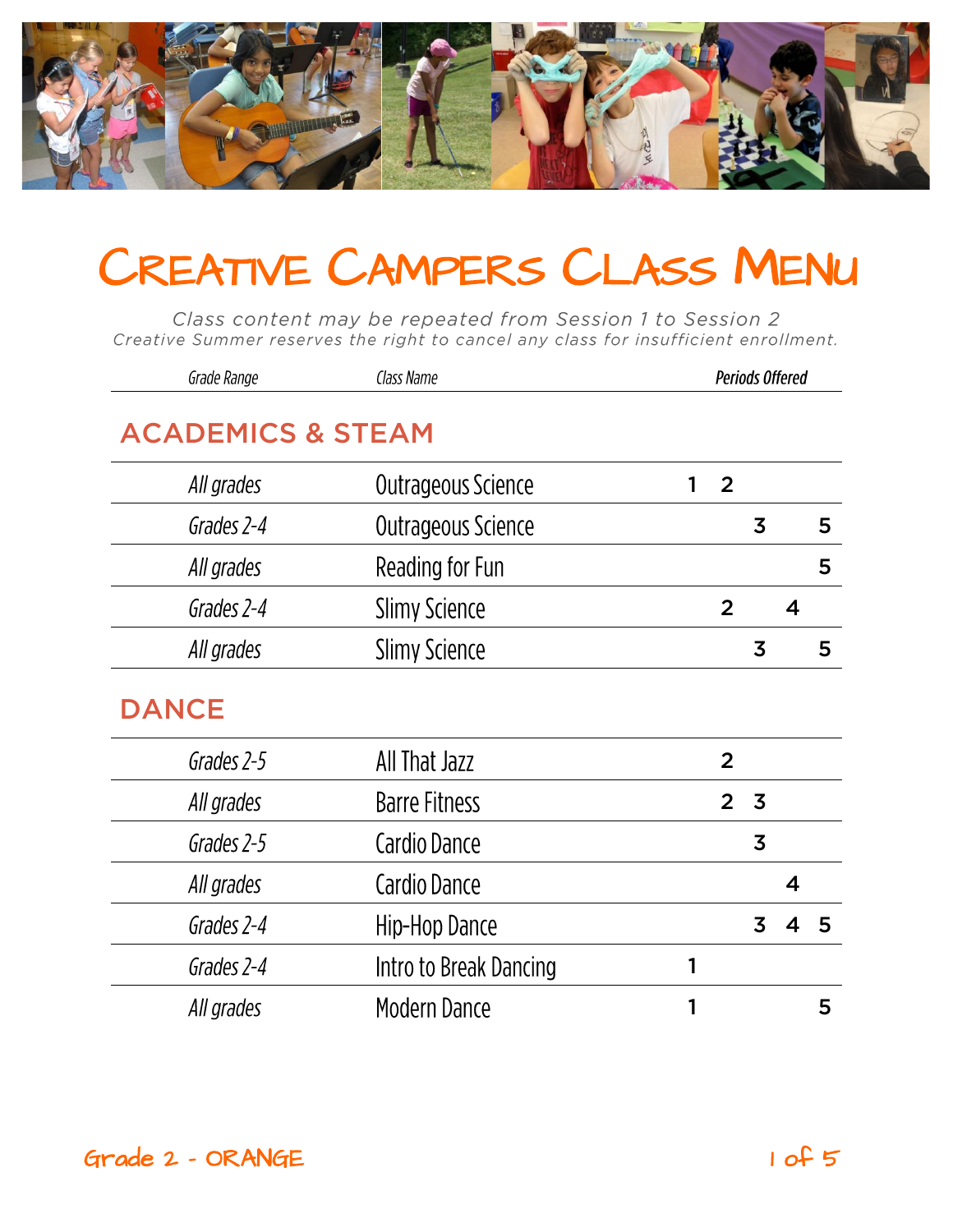Class content may be repeated from Session 1 to Session 2 Creative Summer reserves the right to cancel any class for insufficient enrollment.

| Grade Range                        | Class Name                                                                                                                                                                                  | <b>Periods Offered</b> |                |                |   |   |
|------------------------------------|---------------------------------------------------------------------------------------------------------------------------------------------------------------------------------------------|------------------------|----------------|----------------|---|---|
| <b>DANCE</b>                       |                                                                                                                                                                                             |                        |                |                |   |   |
| All grades                         | Pom Poms                                                                                                                                                                                    | 1                      |                | $\overline{3}$ |   |   |
| Grades 2-5                         | Pom Poms                                                                                                                                                                                    |                        |                |                |   | 5 |
| Grades 2-5                         | Tap Dance                                                                                                                                                                                   |                        |                |                | 4 |   |
| <b>DRAMA &amp; THEATER</b>         |                                                                                                                                                                                             |                        |                |                |   |   |
| Grades 2-4                         | Acting Introduction                                                                                                                                                                         |                        |                |                | 4 | 5 |
| Grades 2-5                         | Mystical Magic                                                                                                                                                                              |                        | $\overline{2}$ |                |   |   |
| Grades 2-5                         | Puppetry                                                                                                                                                                                    |                        |                | $\overline{3}$ |   |   |
| Grades 2-4                         | Rising Stars - The Musical -<br>Double Period<br>Rising Stars - The Musical runs through<br>periods 1 AND 1. Select Rising Stars part 1 in<br>period 1 and Rising Stars part 2 in period 2. |                        | $\overline{2}$ |                |   |   |
| <b>EXPLORATION &amp; DISCOVERY</b> |                                                                                                                                                                                             |                        |                |                |   |   |
| Grades 2-4                         | Amazing Race                                                                                                                                                                                | 1                      |                | 3              |   | 5 |
| All grades                         | Chess                                                                                                                                                                                       | 1                      |                |                | 4 | 5 |
| Grades 2-4                         | Games Galore                                                                                                                                                                                |                        | $\overline{2}$ |                |   |   |
| All grades                         | Games Galore                                                                                                                                                                                |                        |                | $\overline{3}$ |   |   |
| Grades 2-5                         | Leadership for Girls                                                                                                                                                                        | 1                      |                |                |   |   |
| Grades 2-4                         | Leadership for Girls                                                                                                                                                                        |                        |                |                | 4 | 5 |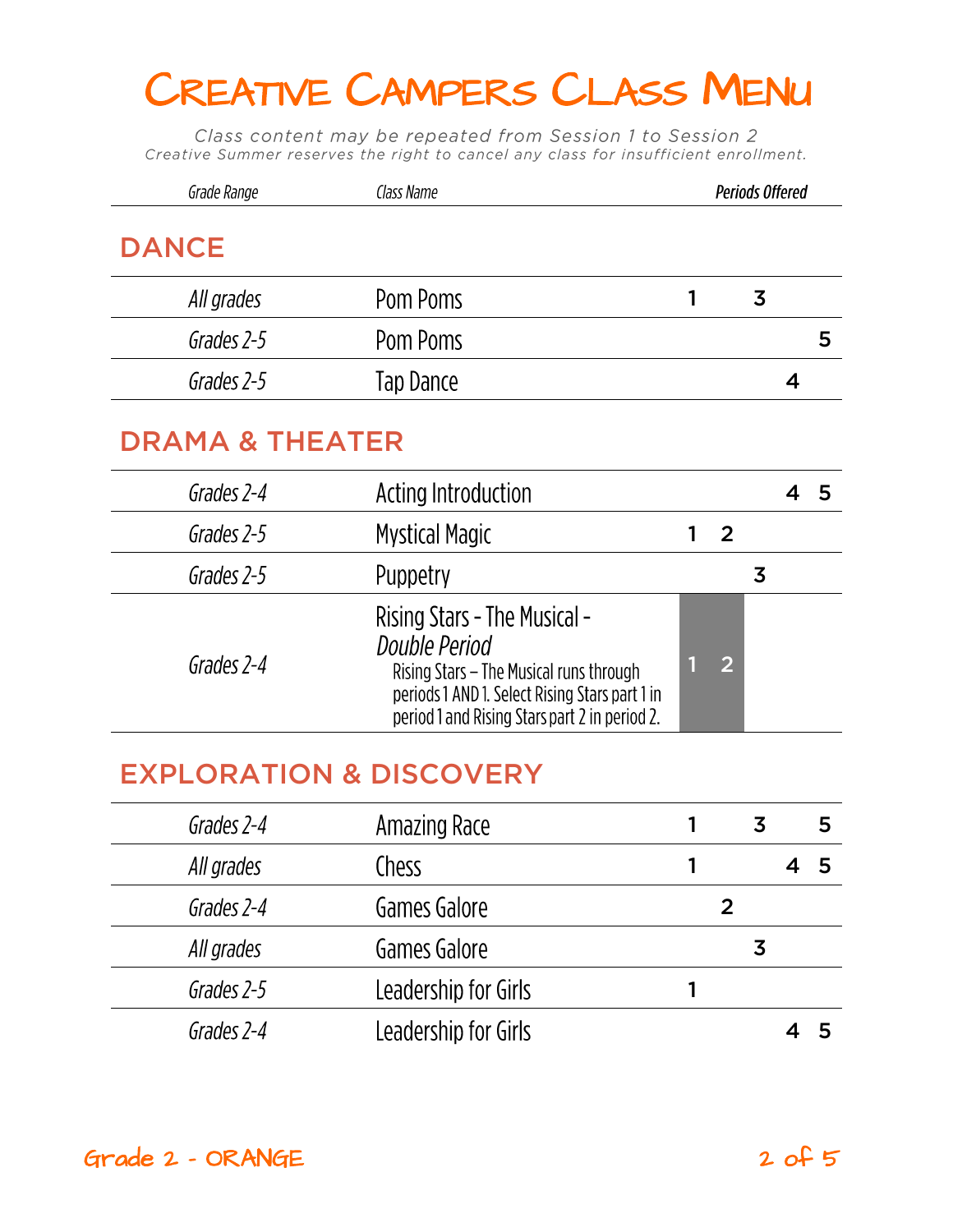Class content may be repeated from Session 1 to Session 2 Creative Summer reserves the right to cancel any class for insufficient enrollment.

| Grade Range | Class Name | Periods Offered |
|-------------|------------|-----------------|
|-------------|------------|-----------------|

### **EXPLORATION & DISCOVERY, continued**

| Grades 2-5   | Nature's Way  | 2 |   |  |
|--------------|---------------|---|---|--|
| All grades   | Newspaper     |   |   |  |
| Grades 2-6   | Sign Language |   | 3 |  |
| Grades 2-4   | Sign Language |   |   |  |
| <b>MUSIC</b> |               |   |   |  |

| All grades | <b>Broadway Melodies</b> |   |         |   | 45 |
|------------|--------------------------|---|---------|---|----|
| All grades | Guitar                   |   | 2 3 4 5 |   |    |
| Grades 2-4 | Intro to Violin          | 1 | 2 3 4 5 |   |    |
| All grades | Piano                    |   | 2 3 4 5 |   |    |
| Grades 2-4 | Sing!                    |   |         |   |    |
| All grades | Sing!                    |   | 2       |   |    |
| All grades | <b>Ukulele</b>           |   |         | 3 |    |
|            |                          |   |         |   |    |

| Grades 2-4 | <b>Basketball</b> | 3  |
|------------|-------------------|----|
| Grades 2-4 | Dodgeball         |    |
| All grades | Golf              | ್ರ |
| All grades | Lacrosse          |    |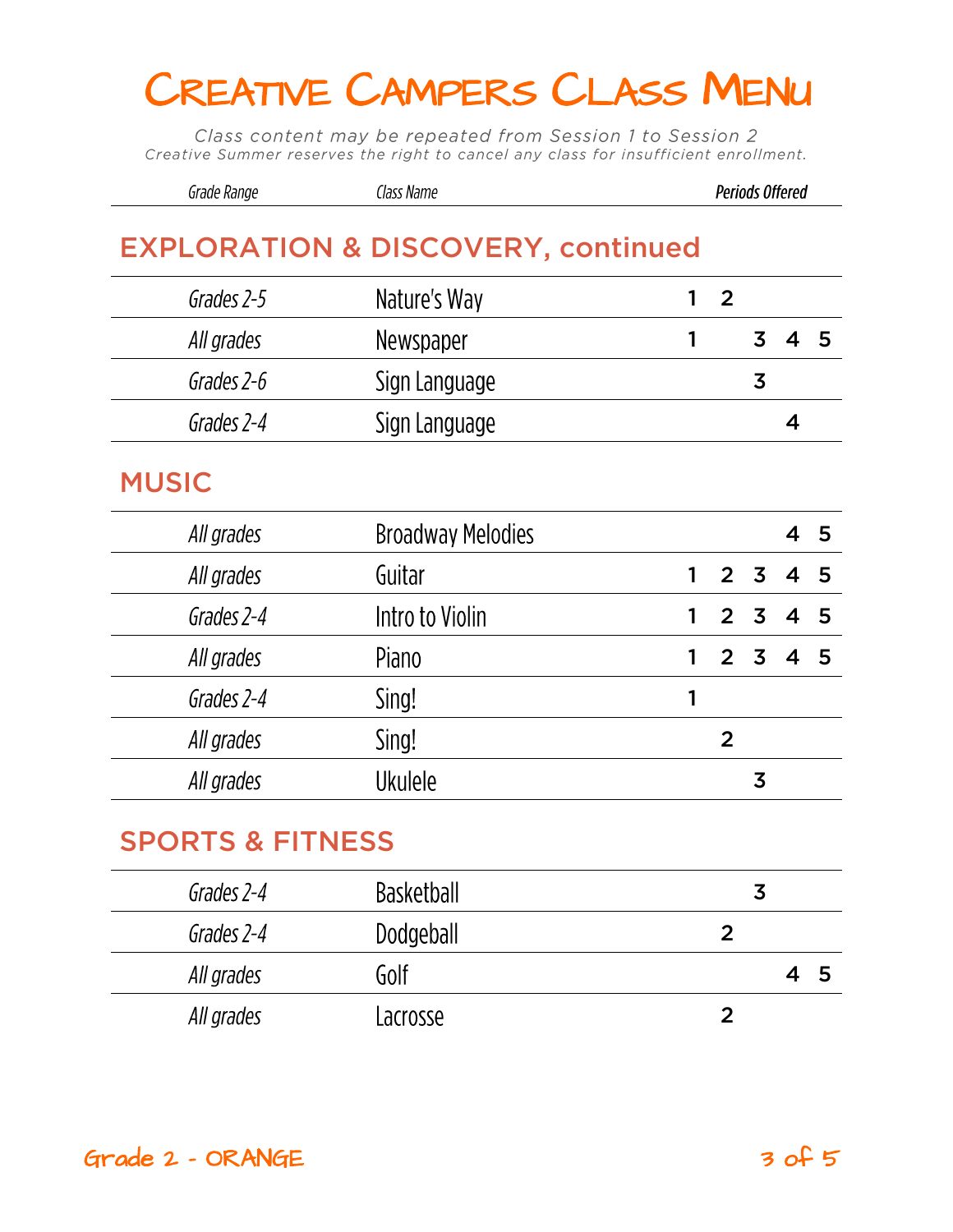Class content may be repeated from Session 1 to Session 2 Creative Summer reserves the right to cancel any class for insufficient enrollment.

| Grade Range | Llass Name | <b>Periods Offered</b> |
|-------------|------------|------------------------|
|             |            |                        |

#### **SPORTS & FITNESS, continued**

| Grades 2-4 | <b>Multi-Sports</b>      |   |                |                |                         |   |
|------------|--------------------------|---|----------------|----------------|-------------------------|---|
| Grades 2-5 | <b>Multi-Sports</b>      |   |                | 3              |                         |   |
| Grades 2-5 | Multi-Sports - Indoor    |   |                |                |                         | 5 |
| All grades | Soccer - Indoor          |   |                |                |                         | 5 |
| Grades 2-4 | Soccer - Outdoor         | 1 |                |                |                         |   |
| All grades | Soccer - Outdoor         |   |                | $\overline{3}$ |                         |   |
| Grades 2-5 | Softball                 |   | $\overline{2}$ |                |                         |   |
| All grades | <b>Stroke Clinic</b>     |   |                |                | 4                       |   |
| Grades 2-4 | Swimming - Instructional |   |                |                |                         |   |
| All grades | Swimming - Instructional |   |                |                | $\overline{\mathbf{4}}$ | 5 |
| Grades 2-5 | Ultimate Flag Football   |   |                | 3              |                         |   |
| Grades 2-5 | Volleyball               |   |                |                |                         |   |
| All grades | Yoga                     |   |                |                |                         | 5 |
| Grades 2-4 | Yoga                     |   | $\mathbf{2}$   |                | 4                       |   |
|            |                          |   |                |                |                         |   |

| All grades | Crafts Workshop | 2 <sub>5</sub> |
|------------|-----------------|----------------|
| Grades 2-4 | Crafts Workshop |                |
| Grades 2-3 | Crafts Workshop |                |
| Grades 2-4 | <b>Drawing</b>  |                |
| Grades 2-5 | Drawing         | 3              |

 $Grade$  2 - ORANGE  $40f$  5